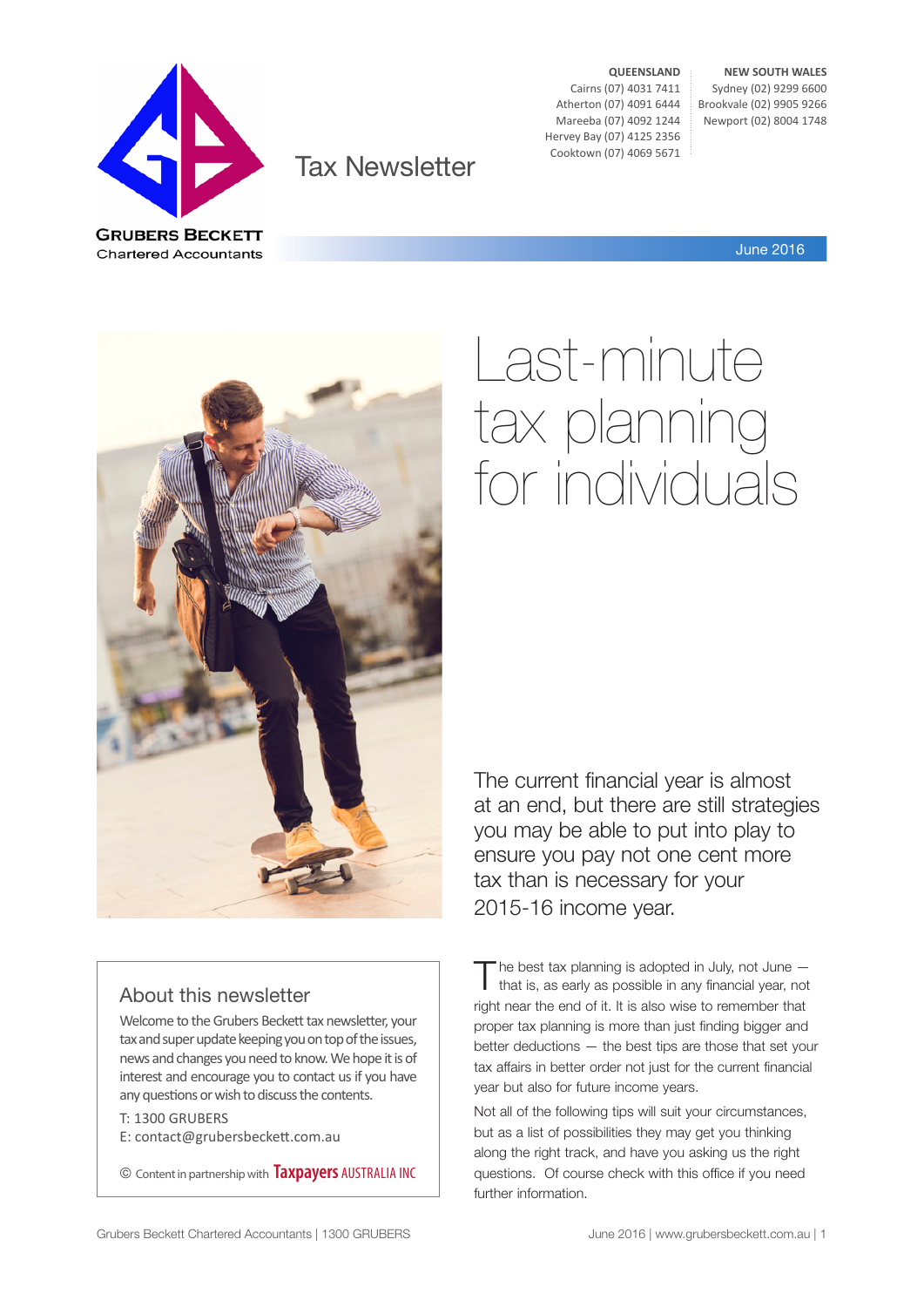e to<br>fect<br>ome<br>the<br>ome<br>year With an EXPENSE CLAIMS<br>
be held two<br>
days after<br>
the end of<br>
the financial<br>
year, the<br>
federal<br>
budget<br>
budget<br>
budget are if you can incur these cos **With an election to be held two days after the end of the financial year, the federal budget measures will of course have no chance to take effect until some time into the next income year**

# EXPENSE CLAIMS

Many expenses stemming from owning a rental property are claimable, so it can be helpful to make any payments that you can before June 30 and claim these expenses in the present financial year.

If you know that your investment property needs some repairs or requires attention regarding, say, pest control or other measures, see if you can incur these costs before the financial year end.

#### PREPAY THE INTEREST ON INVESTMENT LOANS

In a similar vein, see if you can negotiate with your finance provider to make upfront interest repayments for certain investments, such as a margin loan on shares.

Most taxpayers can claim a deduction for up to 12 months ahead. But make sure you review how you and your lender have allocated funds secured against your property correctly, as a tax deduction is generally only allowed against the finance costs incurred for the purpose of earning assessable income from investments.

A deduction may not be avaliable on funds you redraw from this loan that is put to other purposes.

#### BRING FORWARD EXPENSES

Try to bring forward any other deductions (like the interest payments mentioned above) into the 2015-16 year.

If you know that next fiscal year you will be earning less (such as going on maternity leave, going part-time etc), deductible expenses that can be brought forward into the present financial year will provide more financial benefit now than if they are left to fall into the next income year.

An exception for some lucky individuals will arise if you expect to earn more next financial year. In that case it may be to your advantage to delay any tax-deductible payments until next financial year, when the financial benefit of deductions could be greater.

Your personal circumstances will dictate whether these measures are appropriate and we can assist with this.

#### USE THE CGT RULES TO YOUR ADVANTAGE

If you have made and crystallised any capital gain from your investments this financial year (which will be added to your assessable income), think about selling any investments that are currently sitting on a loss before the year-end.

Doing so means the capital gains you made on your successful investments can be offset against the capital losses from the less successful ones, reducing your overall taxable income.

A similar approach could also be adopted if you have carry forward capital losses and wish to realise some gains at year end.

Keep in mind that for CGT purposes a capital gain generally occurs on the date you sign a contract, not when you settle on a property purchased. When you are making a large capital gain toward the end of an income year, such as selling an investment property, knowing which financial year the gain will be attributed to is a great tax planning advantage.

Of course, with all of the above, tread carefully and don't let mere tax drive your investment decisions – check with this office to determine whether your approach will suit your circumstances.

#### FINAL REMINDERS

No-one knows your affairs better than yourself, so you will recognise if any of the above tax tips applies to your circumstances. But no-one is better informed as to what is appropriate, or indeed allowable, than your tax agent (and don't forget, any fee is an allowable deduction in the year it is paid).

Every individual taxpayer is required to lodge their return before October 31, but tax agents are generally given more time to lodge, which can be a handy extension to a payment deadline.

Of course, if you're sure you are going to get a refund it's no use delaying, so in these cases it is worth getting all of your information to this office as soon as you can after July 1.  $\blacksquare$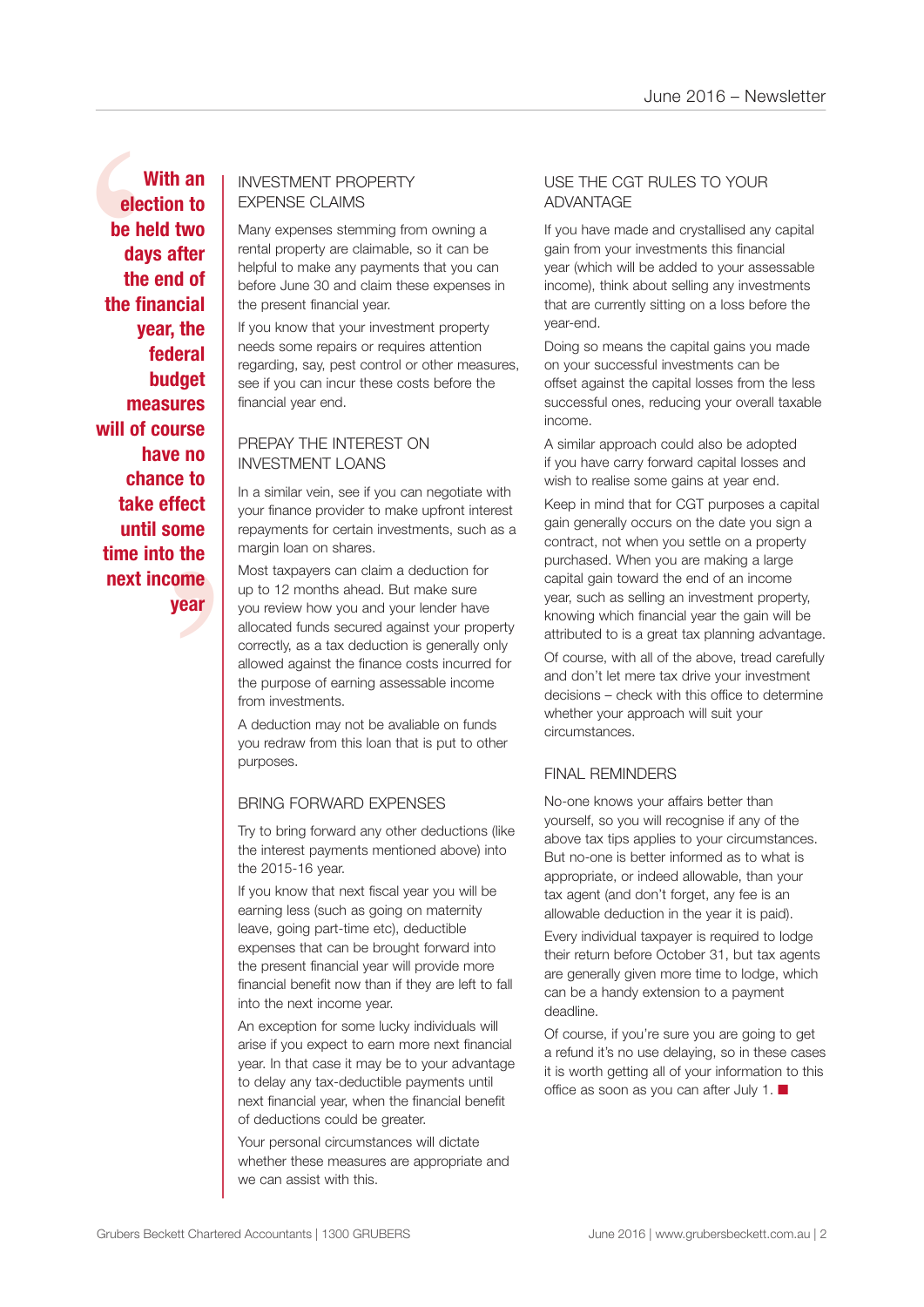# tax tips for investors

The end of the financial year is not all that far away. To help you to prepare for Tax Time, we provide our top 7 tips for your 2015-16 return. This list is not exhaustive, and we will need to review the items in light of your personal circumstances.

# Tip 1: Dividend Income

We will need to see your dividend statements, which will identify the dividend payment date and the type of dividend payment for your Australian company shareholdings (that is, fully franked, partially franked or unfranked). Remember some companies pay interim and final dividends so also provide these statements to us. Both the dividend payment and the value of the franking

credit (if applicable) are included in your assessable income on a receipts basis.

Terminology on the dates may be confusing for some, but we can quickly clear this up for you. Use the payment date rather than record date to determine when you received the dividend. But we do need to determine this for you as sometimes these may straddle two different financial years.

Also franking credits are applied against your gross tax payable as a tax offset and the excess typically refundable where your tax liability is less than the total franking credits (after taking into account any other tax offsets).

## Tip 2: Investment-related deductions

Don't forget to tell us about all your investment-related deductions so we can further reduce your tax bill. But remember, these are available provided the expenses are directly related to generating your investment income. Make sure you have all necessary receipts or credit card statements in order to substantiate claims, but don't hand these over to us yet  $-$  we'll ask if they're needed. Investment-related deductions include such things as:

interest on borrowed funds if you financed your investment

- bank charges for bank accounts where investment income is paid into and expenses are paid from
- management fees or retainers if you are using a financial planner (however, not costs in drawing up a financial plan)
- the cost of running a home office to manage your investments, and
- the cost of investment-related journals.

Further, where you have used your own car for travel related directly to your investment income, such as visiting your stockbroker or attending AGMs, you can claim a deduction for costs incurred. Note the special rules for claiming car expenses (but we can help you with all these claim details).

### Tip 3: Hobby or business losses

If you have invested in a quasi-business activity (such as a hobby farm or venture), and you have generated losses this year, you cannot just deduct the loss against your other income (such as salary and wages). Unlike negative gearing on property and shares, you are required to quarantine these losses for later use unless you satisfy specific criteria.

We can apply any such losses to offset against your other income if you satisfy at least one of following four tests:

- assessable income test
- profits test
- real property test
- other assets test.

Also your "adjusted taxable income" must be less than \$250,000 otherwise these losses are quarantined. These rules are complex so contact us if you need help.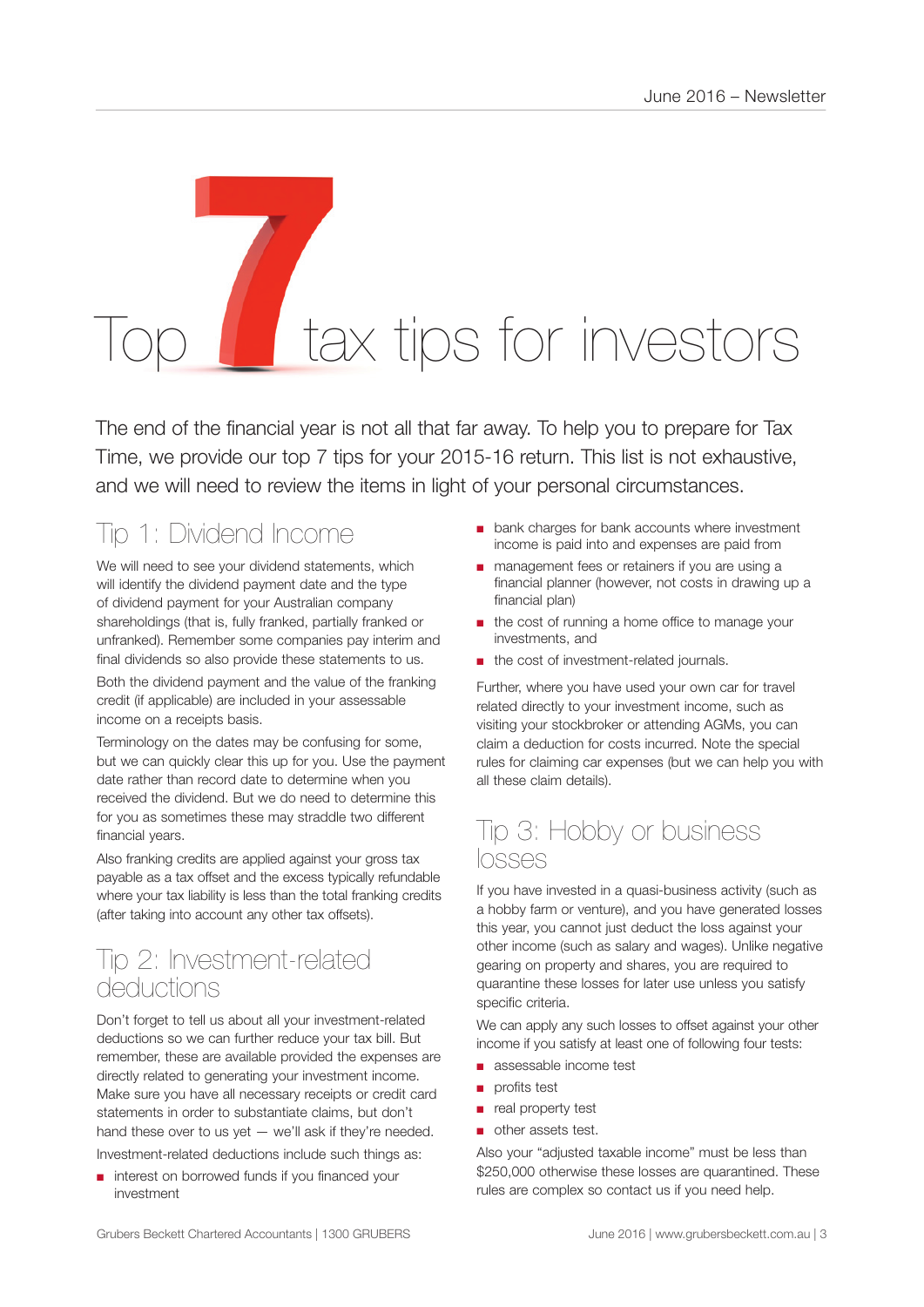## Tip 4: Depreciating assets

Immediate deductions can be claimed for depreciating assets that cost less than \$300 and are mainly used to earn your income. Otherwise, we can claim depreciation for you on the asset by using rates prescribed by the ATO. We may need to ask you about the extent of any private use.

# Tip 5: Distribution statements

If you have investments in managed funds or stapled securities, we need to review each distribution statement for you as there may be dividends and franking credits, foreign income and taxes, and capital gains and losses shown.

Be aware of foreign taxes paid on offshore income, as we may be able to claim foreign income tax offsets for you (which can be claimed against your tax payable). However, unlike franking credits, if you cannot use them in the current year, you lose them.

# Tip 6: Franking credit refunds

If your taxable income is less than \$18,200 this financial year and you receive franked dividends, we can still make a claim for you for the refund of those franking credits. To do this we will most likely help you fill in a *Refund of franking credits* form (this can also be done for previous years if you haven't already asked us to do so).

## Tip 7: Membership subscriptions

Make sure you let us know if you want to claim a deduction for membership associated with your investments (you may, for example, be a member of the Australian Shareholders Association). Where you gain investment income, the entire amount of the subscription can be claim as a deduction as long as the membership is relevant. Otherwise, the deduction is limited to \$42 for each membership.

By all means if you are unsure about any aspect please contact this office.  $\blacksquare$ 



# **Hiring older workers? The Restart program explained**

#### The Restart program is a wage subsidy paid to employers that aims to assist mature age people participate in the workplace by encouraging employers to take on workers 50 years of age or older.

The full rate of the Restart subsidy is \$10,000 (GST-inclusive), paid to the employer. Mature age job seekers employed for at least 30 hours per week will attract the full rate of the subsidy. Eligible job seekers employed between 15 to 29 hours per week will attract a pro-rata Restart subsidy.

The full rate of the subsidy is paid in four six-monthly instalments:

- \$3,000 at 6 and 12 months of employment, and
- \$2,000 at 18 and 24 months of employment.
- An eligible job seeker is someone who:
- is 50 years of age or older
- has been unemployed for six months or more and has been in receipt of any of the following income support payments for six months or more:
	- Newstart Allowance; Parenting Payment; Disability Support Pension; Bereavement Allowance; Widow Allowance; Carer Payment; Special Benefit; Partner Service Pensioners; War Widows; Age Pension; Mature Age Partner Allowance; Wife Pension; Widows B Pension
	- does not have any outstanding workers compensation claims against the employer, and
	- is not an immediate family member of the employer.

Contact us if you would like further information.  $\blacksquare$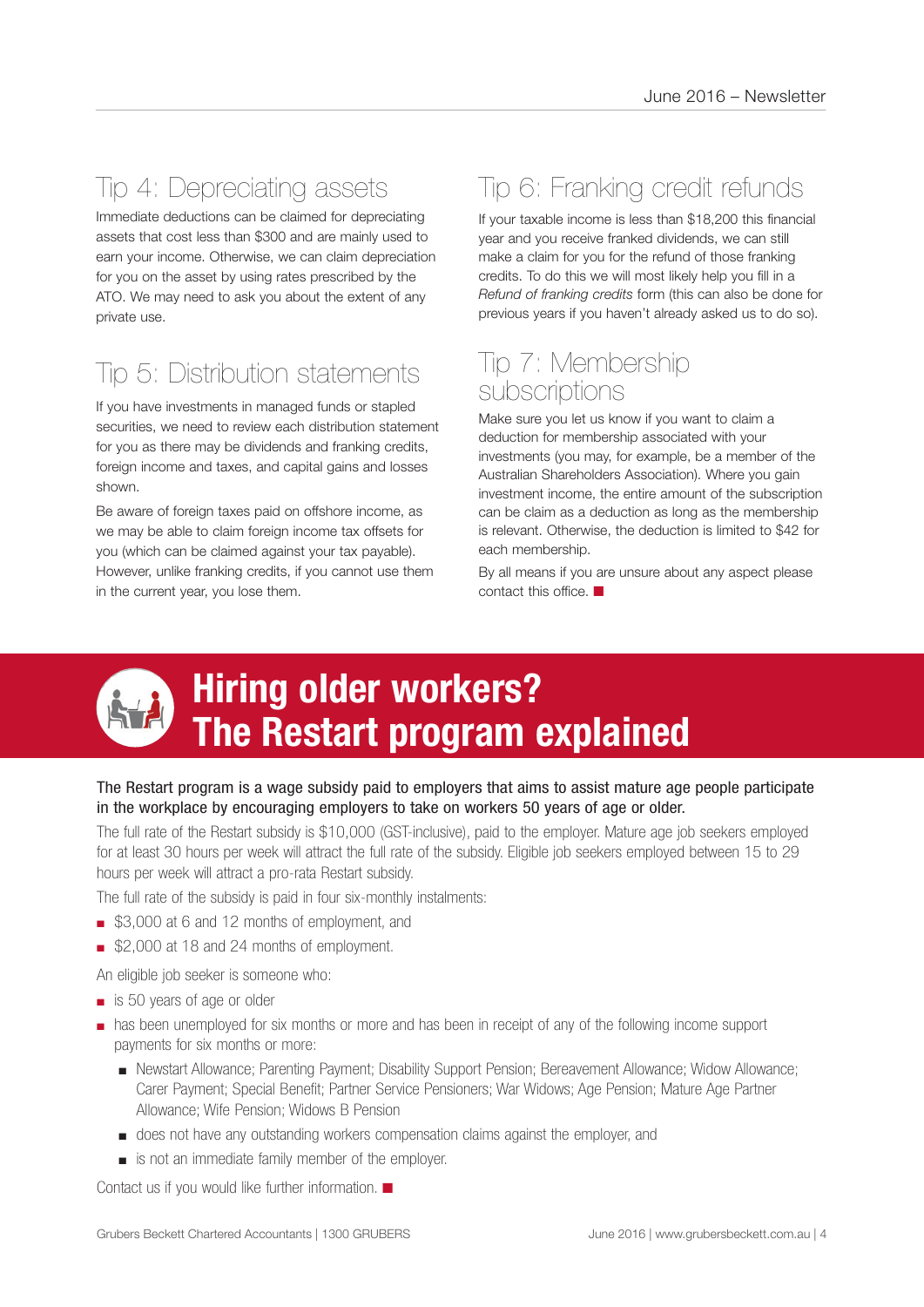

#### BENEFITS OF CORPORATE TRUSTEE STRUCTURE

#### Asset ownership

Under an individual trusteeship, all SMSF assets must be in the name of all trustees.

Each time a member of a fund with an individual trusteeship dies, retires, loses capacity, leaves the fund or a new member joins the fund, trustees are required to amend the ownership of their investments by notifying all relevant share registries, banks and titles offices.

Complications may arise if your fund has numerous investments – particularly in real estate and shares – because a transfer of the new titles for all assets is likely to require a significant amount of time, effort and money. Trustees must also prepare a deed of appointment and retirement for each incoming and outgoing trustee.

Conversely, when a corporate trustee is utilised, the addition or retirement of a member of the fund requires only notification of a change of directors. The legal title of all assets remains in the company, which continues to act as trustee. All corporate trustees have to do is notify the Australian Securities and Investments Commission (ASIC) within 28 days of the change.

#### Number of members

According to trust law, a sole member fund, which has also a sole individual trustee, cannot exist. A sole member SMSF must have at least two individual trustees and while the second person does not have to be a member, they do have to be the member's relative and be actively involved in the trustee decisions made in relation to the fund  $-$  a disadvantage if a trustee wants full control. Further, the incoming person would be required to sign a "trustee's declaration", which is designed to make trustees fully accountable for their actions and fund compliance.

Under a corporate trustee structure, an SMSF can have an individual who is both the sole member and sole director of the trustee company.

# **SMSFs:** Individual or corporate trustee?

Nearly 80% of recently established self managed superannuation funds (SMSFs) operate under an individual trustee structure rather than a corporate trustee arrangement, according to the ATO. We examine the pros and cons of each form of trustee.

#### Succession upon death

When an individual trustee leaves a fund or dies, the fund may face administrative difficulties, for example if it is reduced to a single member fund. However, a company has an infinite life span, and therefore the operation of a corporate trustee SMSF can continue even after the death of an individual SMSF member/director. Accordingly, a corporate trusteeship ensures greater flexibility for estate planning as the trusteeship does not change as a result of the death of a member.

#### Liability of the trustee

If an individual trustee is subject to litigation, their personal assets may be exposed if their right of indemnity against the SMSF is not sufficient to discharge the liability. On the other hand, if a corporate trustee goes into liquidation, only the company's own assets are at risk while the fund's assets are afforded greater protection against creditors.

#### BENEFITS OF INDIVIDUAL TRUSTEE STRUCTURE

#### Red tape

Individual trustees do not have to complete ASIC forms in the event of a change in the fund and membership, nor ongoing ASIC annual reviews as corporate trustees do.

A corporate trustee also has to ensure that it adheres with both the constitution of the company and the requirements of the trust deed. While individual trustees must also adhere to the requirements of their trust deed, they have fewer procedural issues to consider as there are more flexible requirements for holding trustee meetings.

#### Set-up costs and fees

The fund can be less costly to establish if you are an individual trustee as you don't have to set up a separate company to act as trustee. The average establishment fee for an individual trustee is significantly less than that of a special purpose SMSF trustee company.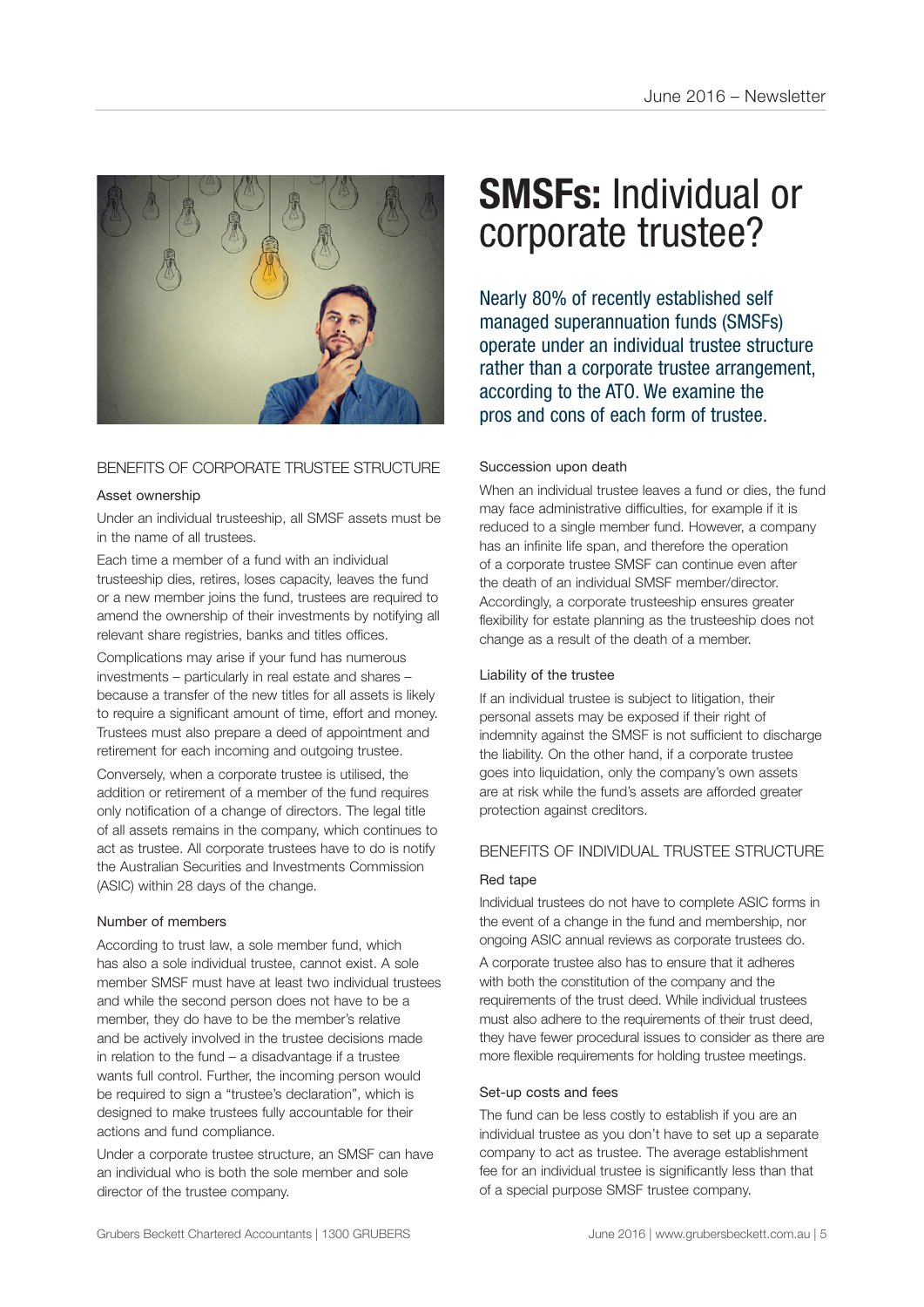While establishing a company will be a substantial expense at the start, it will not be a significant ongoing cost. Moreover, ASIC annual company review fees are reduced for companies that have a sole purpose to act as a trustee of a regulated superannuation fund.

Both individual and corporate trustees have to lodge an SMSF annual return and pay an annual supervisory fee to the ATO. On top of that, corporate trustees have to pay an initial ASIC registration fee and a lesser ongoing annual review fee to ASIC.

Other annual costs for both trustees include optional financial adviser and accountant fees and the obligatory auditor fee. Both trustees have to appoint an independent approved auditor to audit the fund each year.

#### Penalty unit regime

Under the *Superannuation Industry (Supervision) Act,* penalties are levied on the trustee, so each individual trustee can be hit as opposed to one corporate trustee. One way to reduce this risk is to ensure your SMSF does not breach regulations and remains fully compliant.

#### HAVING REVIEWED ALL OPTIONS, CAN I CHANGE MY CURRENT SMSF STRUCTURE?

Yes, you can. However, bear in mind that as with any change, it will be necessary to amend the trust deed, report the change to the ATO and transfer all assets into the name of the new trustee. It is crucial you remain compliant; talk to us if you require guidance.  $\blacksquare$ 

|                                     | <b>Corporate trustee</b>                                                                                                                                                                                                                               | <b>Individual trustee</b>                                                                                                                                                                                                                                                                           |
|-------------------------------------|--------------------------------------------------------------------------------------------------------------------------------------------------------------------------------------------------------------------------------------------------------|-----------------------------------------------------------------------------------------------------------------------------------------------------------------------------------------------------------------------------------------------------------------------------------------------------|
| Asset<br>ownership                  | If members are appointed or cease to be members, that<br>person has to become, or cease to be, a director of the<br>corporate trustee. There is no need for a change in the title to<br>all assets as it remains in the name of the corporate trustee. | If a member is appointed or ceases to be a member,<br>they need to become, or cease to be, a trustee. This will<br>require the title of all assets to be transferred to the new<br>trustee.                                                                                                         |
| Number of<br>members                | Sole member corporate trustee SMSFs can exist. An SMSF<br>can have an individual who is both the sole member and the<br>sole director - ensuring full control of the fund.                                                                             | Sole trustee/member SMSFs cannot exist. A sole<br>member SMSF must have at least two individual<br>trustees where the second person does not have to be<br>a member but they have to be the member's relative<br>and be actively involved in the trustee decisions made in<br>relation to the fund. |
| <b>Succession</b><br>upon death     | A company has an indefinite life span. A corporate trustee<br>structure can make control of an SMSF more certain in the<br>event of a death/incapacity of a member.                                                                                    | Immediate action must be taken once a member has<br>died to ensure the trustee/member rules are satisfied.<br>See Asset Ownership above.                                                                                                                                                            |
| Liability of<br>the trustee         | As companies are subject to limited liability, a corporate<br>trustee enjoys greater protection if a party sues for damages.                                                                                                                           | If an individual trustee suffers any liability, their personal<br>assets may be exposed.                                                                                                                                                                                                            |
| <b>Red tape</b>                     | A corporate trustee has to complete ASIC forms, ASIC reviews<br>and adhere with both the constitution of the company and the<br>requirements of the trust deed.                                                                                        | Individual trustees have to adhere to the requirements of<br>the trust deed but do not have to complete ASIC forms in<br>the event of a change or complete ASIC annual reviews.                                                                                                                     |
| Set-up<br>costs and<br>fees         | Set-up costs for a corporate trustee are more than for an<br>individual trustee. They also have to pay ongoing fees such<br>as an annual review fee to ASIC.                                                                                           | Individual trustees can set up an SMSF at several times<br>less the cost of a corporate trustee.                                                                                                                                                                                                    |
| <b>Penalty</b><br>unit regime       | Under superannuation law, each trustee can be fined so the<br>sole corporate trustee can receive only one fine. There is<br>also scope for penalties levied to be larger for an individual<br>trustee.                                                 | Under superannuation law, individual trustees can each<br>be fined in the event of a breach so there is potential for<br>two or more fines.                                                                                                                                                         |
| <b>Minor</b><br>children<br>members | Minor children members cannot be directors of a company -<br>a requirement of a corporate trustee. However, a specific rule<br>allows a parent or guardian of a minor child member to be a<br>trustee-director in the minor member's place.            | Minor children members (under the age of 18) can be<br>a member of the fund if a parent or guardian acts as a<br>trustee on the child's behalf.                                                                                                                                                     |

#### **SUMMARY TABLE OF PROS, CONS AND OTHER DIFFERENCES**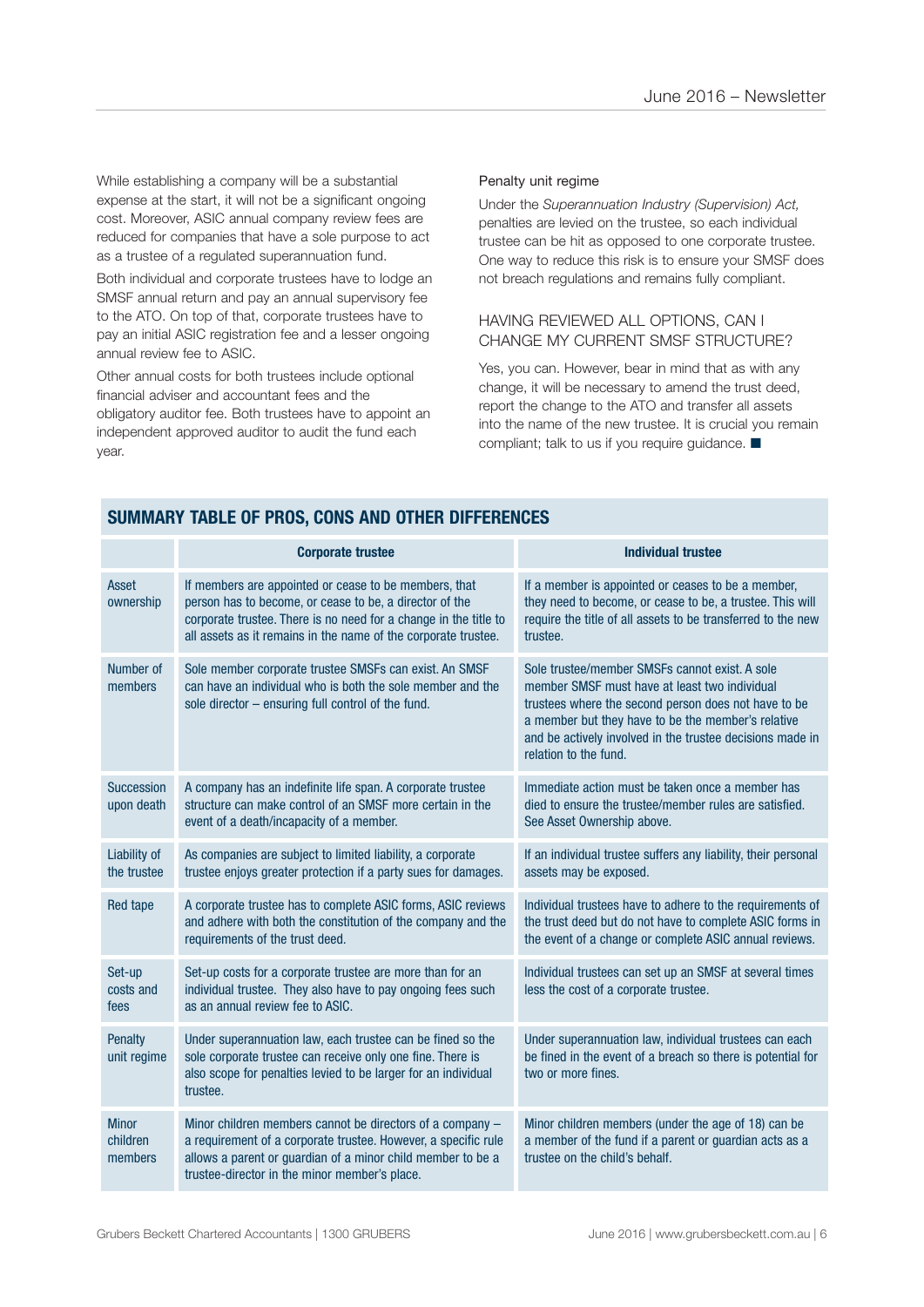

# Trust **essentials**

Trust structures and their use can often be misunderstood – we demystify some of the jargon.

#### WHY USE A TRUST?

Trusts are commonly used to protect assets, as property and other assets that are held by a trust have a level of protection from creditors.

A trust can also maintain an estate until a beneficiary becomes old enough to have legal possession, or isolate valuable assets from a trading company that may be more exposed to litigation, for example. In some cases, trusts can be used to legitimately reduce tax if appropriately structured.

Another spur for trust use may occur if means testing or asset testing for government benefits are likely to figure in your financial future. Trusts can help here with the re-allocation of legal ownership without completely enjoying the benefits of the asset.

The other side of asset protection is a consideration for inheritance. If a prime asset is "owned" by a trust, like for instance a house with pristine beach front, and the trust deed is specific in terms of selling and/or maintaining the beach house, future generations will be able to enjoy the asset and not have it sold off by some spendthrift relative.

#### HOW DO TRUSTS WORK?

The word used to name these types of arrangements – "trust" – is appropriate. A trust is a legal structure that separates control and legal ownership from beneficial ownership; so that at least one person and/or company agrees to hold and manage assets or property in a way that will benefit someone else (one or more "beneficiaries"). A trust therefore is a formal structure for an obligation, where beneficiaries place their trust (in the sense of "confidence") in the controller or holder of assets (called the "trustee") to manage those assets for their eventual benefit.

There are pitfalls however, and challenges in getting the trust structure right. Asset safety and taxation can sometimes be competing interests, and trade-offs made to take advantage of a trust structure need to be considered.

For instance, when selling your primary residence, one of the main requirements for this sale to be tax free is that it is held in your own personal name. This means trusts cannot generally sell a primary residence tax free.

Legal advice is typically required. Speak to us if you think that a trust is appropriate for you and we can point you in the right direction.

#### ELEMENTS OF A TRUST

Good advice and guidance is of course a primary essential. However the other essential elements required for a valid trust are:

- the trust deed (more below)
- the trustee
- certain beneficiaries
- the trust assets, which are clearly identifiable and capable of being "held on trust", and
- the obligation in respect of the trust assets referred to above (as spelled out in the deed).